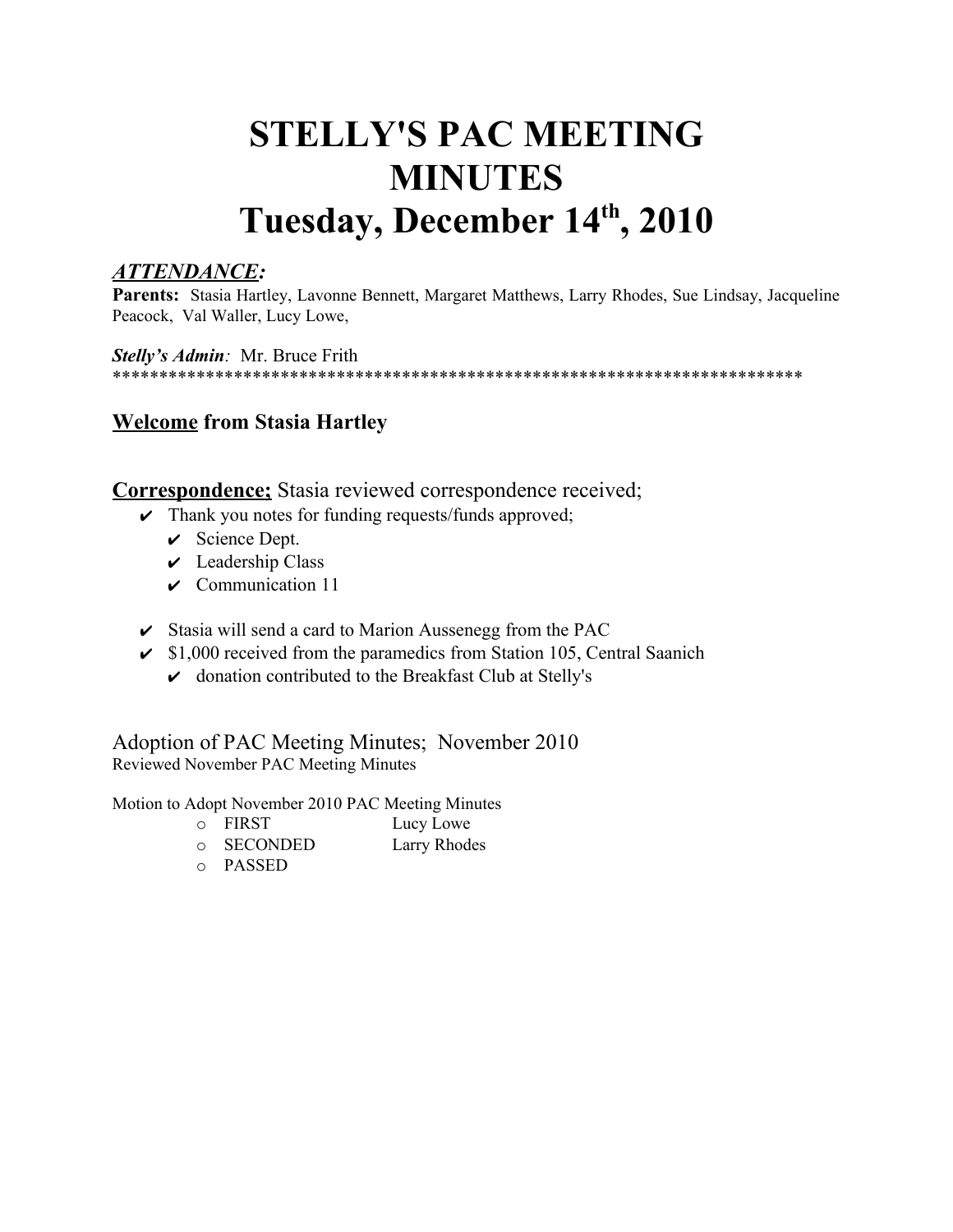# **Report of Officers:**

#### **Administration; Bruce Frith**

- December is a busy month
- International Christmas banquet this evening
- Senior Theatre finishing up
- Global Perspective / Gala; fundraised \$20,000
- Grad activities
	- students qualifying to graduate; students need to take care of ultimate deadline end of April
	- grad parents need to start reading information
- Finish up this Friday
	- no external fieldtrips in January
	- only 3 weeks of school in January; then exam week
	- shift tone; accountability
	- grade 9's; mid term exams
- Background discussion; planning next year.
	- Jan.  $4^{Th}$ ; Ed Directions Meeting; new programs
	- topic; Personalized Learning  $21^{st}$  Century (not individual learning)
	- reach the greater learning style
	- co-construction; a lot more ideas from district what it could look like
	- integration is cross curricular
	- thick in content / learning outcomes
	- get rid of some of the content and go deeper
	- teach skills in better way
	- impact at course selection time
- Pilot Project; attach to U-Vic
	- analysie what is happening
	- assessed; role out in March selection
	- Gr. 10-11's might get opportunity
- Button Machine; well in production
	- Stinger Bee buttons distributed to those at PAC meeting

#### **School Planning Council; Larry Rhodes**

- $\checkmark$  School Planning Council Meeting; last Thursday, Dec.  $9^{\text{th}}$
- $\vee$  Introduction meeting
- $\angle$  3 grade 10 girls joined the meeting; quite interesting
- $\vee$  New business; SPC asked to endorse Stelly's to be the Acadamy for Climbing (school of choice)
	- Recreation Facility Mgmt.
	- $\blacksquare$  4 levels; 9-12
	- **Fee paying opportunity**
	- Elective credit and PE credit
	- 2 blocks over year
	- Outside coach and PE teacher
	- Youth Championship Prov. June 2011 following National Championship
	- Hoping for 20-25 students; focus more on grade 11 and 12's
	- Course information will go out with course selection package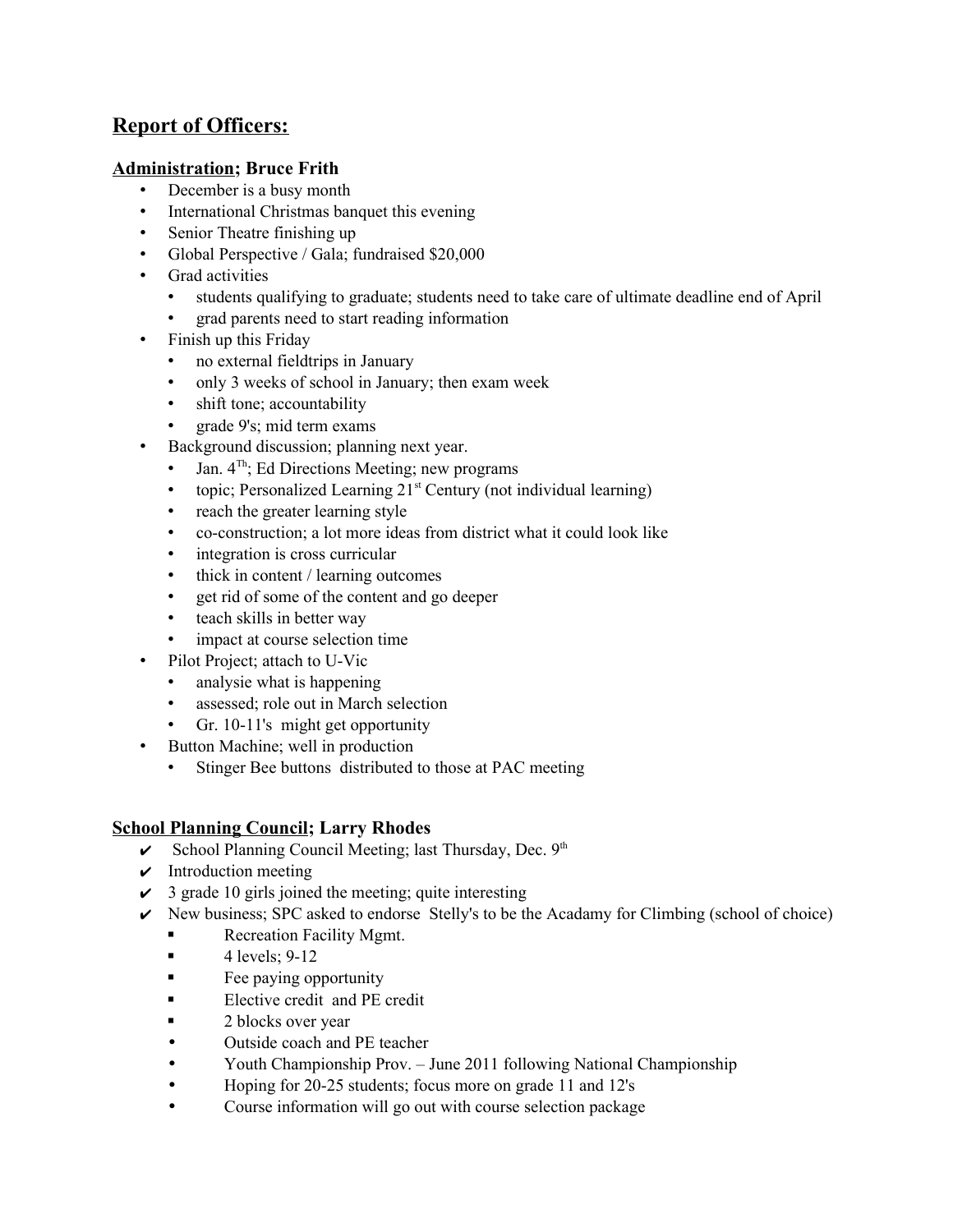# **Report of Officers – (Cont'd.)**

#### **COPACS Rep; Jacqueline Peacock**

 $\mathbf v$  no meeting

#### **President; Stasia Hartley**

- $\triangleright$  Thank you to officers for their reports this evening.
- $\blacktriangleright$  A special thank you again to our treasurer Sue Linday, who orchestrated the donation of \$1,000 from the Central Saanich Paramedics to the Stelly's Breakfast Club. Tto be used for those students in need of a warm start to their day.
- ✔ Attended the Stelly's Musical Theatre performing arts play at Mary Winspear, '*Guys and Dolls'.* An amazing night of entertainment; very worthy of the standing ovation the students received at the end of the night.
- $\triangleright$  Saanich School District is looking for parents to serve on technical advisory board; more info to follow later in the meeting. Parents are encouraged to speak to other parents about this opportunity. This is a very interesting behind the scenes role that will not only allow parents to better understand how and why decisions are made that ultimately effect the end product (the children's learning experience). It is also an opportunity to shape policy and procedures that help to determine the main components of service delivery, the affordable expenditures within the current funding levels and the gap to what would better serve the students.
- $\triangleright$  Thanks again to all parents who attended November's Budget Meeting. We approved just over \$20,000 in funding for the year.

#### **Treasurer's Report; December 2010; Sue Lindsay**

*Regular Account*; Total available funds = **\$2,298.00** *Gaming Account;* Total available funds = **\$696.11**

#### **Motion to Adopt December 2010 Financial Report;**

- o FIRST Sue Lindsay
- o SECONDED Jacqueline Peacock
- o PASSED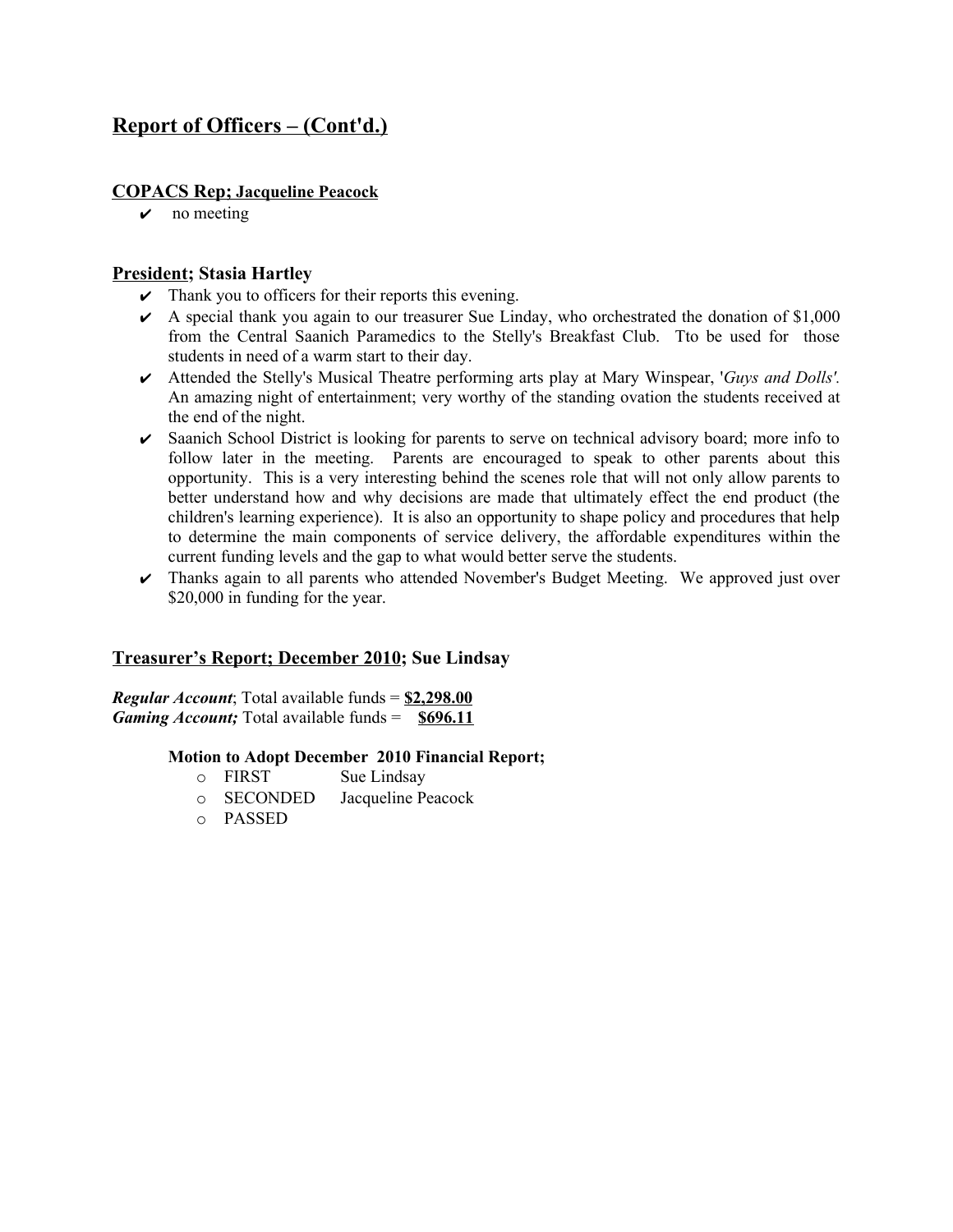## **Fundraising Committees**

- **Breakfast Club;** 
	- \$1,000.00 donation received from CS paramedics
	- Thank you to Station 105, Central Saanich
	- Mrs. Pierik and Grade 9 students are looking after punch cards
- **Fresh Cup Roastery:**
	- Feed the Soul Concert at Mary Winspear on December  $16<sup>th</sup>$ ; features Stelly's Grads
	- Stelly's PAC receives \$3.00 / pound on coffee purchased

# **School Board looking for Parent Representatives to be part of Technical Working Committees**

- Technical Working committees reviewed on overhead
- To identify what we need, what we can't do without

## **Funding Requests**

#### **Breakfast Club: \$500.00**

**-** not required as we received \$1,000 from Central Saanich paramedics

#### **First Nations Intramurals: \$75-\$125.00**

- ➢ Mr. Pereira; 115 students
- $\triangleright$  4 villages to support as equal partners

#### Motion to fund First Nations Intramurals: \$125.00

- o FIRST Larry Rhodes
- o SECONDED Val Waller
- o PASSED

#### **Gay Straight / GSA; \$500.00**

Lack of understanding / awareness Speaker; April  $2011 = $600.00$ \$400.00 SBO \$200.00 balance

Posters: \$300.00

Motion to approve \$200 for speaker and up to \$300 for posters

- o FIRST Val Waller
- o SECONDED Larry Rhodes
- o PASSED

\*speaker for whole school